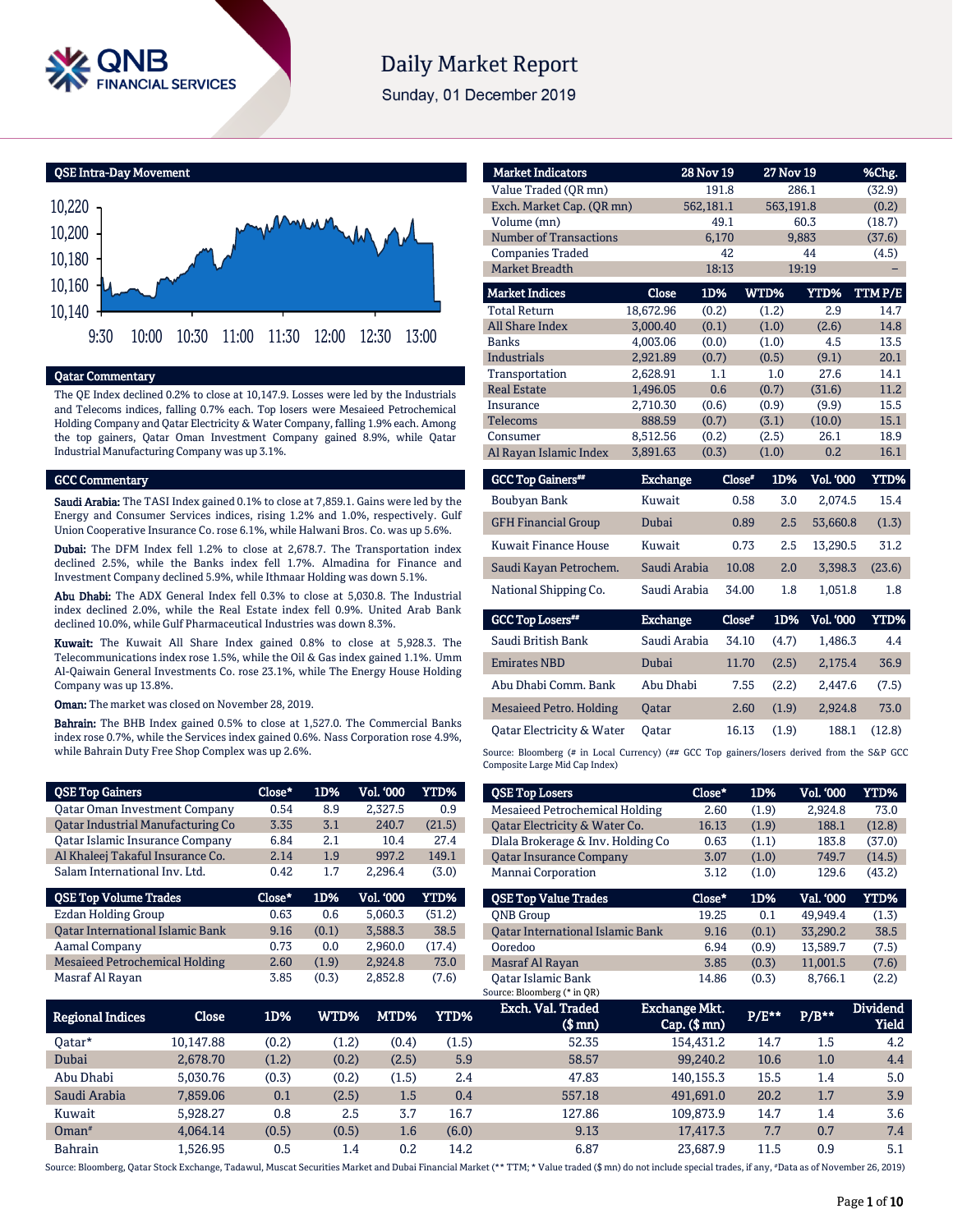# Qatar Market Commentary

- The QE Index declined 0.2% to close at 10,147.9. The Industrials and Telecoms indices led the losses. The index fell on the back of selling pressure from non-Qatari shareholders despite buying support from Qatari and GCC shareholders.
- Mesaieed Petrochemical Holding Company and Qatar Electricity & Water Company were the top losers, falling 1.9% each. Among the top gainers, Qatar Oman Investment Company gained 8.9%, while Qatar Industrial Manufacturing Company was up 3.1%.
- Volume of shares traded on Thursday fell by 18.7% to 49.1mn from 60.3mn on Wednesday. Further, as compared to the 30-day moving average of 68.3mn, volume for the day was 28.2% lower. Ezdan Holding Group and Qatar International Islamic Bank were the most active stocks, contributing 10.3% and 7.3% to the total volume, respectively.

| <b>Overall Activity</b>    | Buy %* | Sell %* | Net (QR)           |
|----------------------------|--------|---------|--------------------|
| Oatari Individuals         | 21.50% | 18.56%  | 5.643.224.20       |
| <b>Oatari Institutions</b> | 33.44% | 17.43%  | 30,704,187.68      |
| Oatari                     | 54.94% | 35.99%  | 36.347.411.88      |
| <b>GCC</b> Individuals     | 0.47%  | 0.38%   | 172,257.18         |
| <b>GCC</b> Institutions    | 4.81%  | 0.66%   | 7,965,886.73       |
| GCC                        | 5.28%  | 1.04%   | 8,138,143.91       |
| Non-Oatari Individuals     | 8.12%  | 7.99%   | 241.530.58         |
| Non-Oatari Institutions    | 31.66% | 54.97%  | (44,727,086.36)    |
| Non-Oatari                 | 39.78% | 62.96%  | (44, 485, 555, 78) |

Source: Qatar Stock Exchange (\* as a % of traded value)

# Global Economic Data

| <b>Date</b> | <b>Market</b> | Source                                        | <b>Indicator</b>                       | Period     | Actual    | <b>Consensus</b> | <b>Previous</b> |
|-------------|---------------|-----------------------------------------------|----------------------------------------|------------|-----------|------------------|-----------------|
| 11/29       | <b>UK</b>     | GfK NOP (UK)                                  | <b>GfK Consumer Confidence</b>         | <b>Nov</b> | $-14$     | $-14$            | $-14$           |
| 11/29       | <b>UK</b>     | <b>Bank of England</b>                        | <b>Mortgage Approvals</b>              | Oct        | 64.6k     | 65.4k            | 65.8k           |
| 11/29       | UK            | <b>Bank of England</b>                        | Money Supply M4 MoM                    | Oct        | 0.0%      |                  | 0.70%           |
| 11/29       | <b>UK</b>     | <b>Bank of England</b>                        | M4 Money Supply YoY                    | <b>Oct</b> | 3.60%     | ÷,               | 4.00%           |
| 11/28       | EU            | European Central Bank                         | M3 Money Supply YoY                    | <b>Oct</b> | 5.60%     | 5.50%            | 5.60%           |
| 11/28       | <b>EU</b>     | <b>European Commission</b>                    | <b>Economic Confidence</b>             | <b>Nov</b> | 101.3     | 101              | 100.8           |
| 11/28       | EU            | <b>European Commission</b>                    | <b>Business Climate Indicator</b>      | Nov        | $-0.23$   | $-0.14$          | $-0.2$          |
| 11/28       | <b>EU</b>     | <b>European Commission</b>                    | <b>Industrial Confidence</b>           | <b>Nov</b> | $-9.2$    | $-9.1$           | $-9.5$          |
| 11/28       | <b>EU</b>     | <b>European Commission</b>                    | Services Confidence                    | Nov        | 9.3       | 8.8              | 9.0             |
| 11/28       | <b>EU</b>     | <b>European Commission</b>                    | <b>Consumer Confidence</b>             | Nov        | $-7.2$    | ÷,               | $-7.2$          |
| 11/29       | <b>EU</b>     | Eurostat                                      | <b>Unemployment Rate</b>               | <b>Oct</b> | 7.50%     | 7.50%            | 7.60%           |
| 11/29       | <b>EU</b>     | Eurostat                                      | <b>CPI MoM</b>                         | <b>Nov</b> | $-0.30%$  | $-0.40%$         | 0.10%           |
| 11/29       | <b>EU</b>     | Eurostat                                      | <b>CPI Estimate YoY</b>                | Nov        | 1.00%     | 0.90%            | 0.70%           |
| 11/29       | <b>EU</b>     | Eurostat                                      | <b>CPI Core YoY</b>                    | Nov        | 1.30%     | 1.20%            | 1.10%           |
| 11/28       | Germany       | German Federal Statistical Office             | <b>CPI MoM</b>                         | Nov        | $-0.80%$  | $-0.60%$         | 0.10%           |
| 11/28       | Germany       | <b>German Federal Statistical Office</b>      | <b>CPI YoY</b>                         | Nov        | 1.10%     | 1.20%            | 1.10%           |
| 11/29       | Germany       | <b>German Federal Statistical Office</b>      | <b>Retail Sales MoM</b>                | Oct        | $-1.90%$  | 0.20%            | 0.10%           |
| 11/29       | Germany       | <b>German Federal Statistical Office</b>      | <b>Retail Sales NSA YoY</b>            | <b>Oct</b> | 0.80%     | 3.00%            | 3.40%           |
| 11/29       | France        | <b>INSEE National Statistics Office</b>       | PPI MoM                                | <b>Oct</b> | $-0.10%$  | $\equiv$         | 0.0%            |
| 11/29       | France        | <b>INSEE National Statistics Office</b>       | PPI YoY                                | <b>Oct</b> | $-1.40%$  | -                | $-1.10%$        |
| 11/29       | France        | <b>INSEE National Statistics Office</b>       | <b>Consumer Spending MoM</b>           | <b>Oct</b> | 0.20%     | 0.30%            | $-0.30%$        |
| 11/29       | France        | <b>INSEE National Statistics Office</b>       | <b>Consumer Spending YoY</b>           | <b>Oct</b> | $-0.20%$  | $-0.30%$         | 0.50%           |
| 11/29       | France        | <b>INSEE National Statistics Office</b>       | <b>CPI MoM</b>                         | Nov        | 0.10%     | 0.00%            | 0.00%           |
| 11/29       | France        | <b>INSEE National Statistics Office</b>       | <b>CPI YoY</b>                         | <b>Nov</b> | 1.00%     | 1.00%            | 0.80%           |
| 11/29       | France        | <b>INSEE National Statistics Office</b>       | GDP QoQ                                | 3Q2019     | 0.30%     | 0.30%            | 0.30%           |
| 11/29       | France        | <b>INSEE National Statistics Office</b>       | <b>GDP YoY</b>                         | 3Q2019     | 1.40%     | 1.30%            | 1.30%           |
| 11/28       | Japan         | <b>METI</b>                                   | <b>Retail Sales YoY</b>                | <b>Oct</b> | $-7.10%$  | $-3.80%$         | 9.10%           |
| 11/28       | Japan         | <b>METI</b>                                   | <b>Retail Sales MoM</b>                | <b>Oct</b> | $-14.40%$ | $-10.40%$        | 7.10%           |
| 11/29       | Japan         | Ministry of Internal Affairs                  | <b>Jobless Rate</b>                    | <b>Oct</b> | 2.40%     | 2.40%            | 2.40%           |
| 11/29       | Japan         | <b>METI</b>                                   | <b>Industrial Production MoM</b>       | <b>Oct</b> | $-4.20%$  | $-2.00%$         | 1.70%           |
| 11/29       | Japan         | <b>METI</b>                                   | <b>Industrial Production YoY</b>       | <b>Oct</b> | $-7.40%$  | $-5.20%$         | 1.30%           |
| 11/29       | Japan         | <b>Economic and Social Research Institute</b> | <b>Consumer Confidence Index</b>       | Nov        | 38.7      | 36.8             | 36.2            |
| 11/30       | China         | China Federation of Logistics                 | <b>Composite PMI</b>                   | Nov        | 53.7      | $\equiv$         | 52.0            |
| 11/30       | China         | <b>China Federation of Logistics</b>          | <b>Manufacturing PMI</b>               | <b>Nov</b> | 50.2      | 49.5             | 49.3            |
| 11/30       | China         | China Federation of Logistics                 | Non-manufacturing PMI                  | Nov        | 54.4      | 53.1             | 52.8            |
| 11/29       | India         | India Central Statistical Org.                | <b>Eight Infrastructure Industries</b> | <b>Oct</b> | $-5.80%$  | ÷,               | $-5.10%$        |
| 11/29       | India         | <b>Central Statistics Office</b>              | <b>GDP YoY</b>                         | 302019     | 4.50%     | 4.50%            | 5.00%           |
| 11/29       | India         | <b>Central Statistics Office</b>              | <b>GVA YoY</b>                         | 3Q2019     | 4.30%     | 4.40%            | 4.90%           |

Source: Bloomberg (s.a. = seasonally adjusted; n.s.a. = non-seasonally adjusted; w.d.a. = working day adjusted)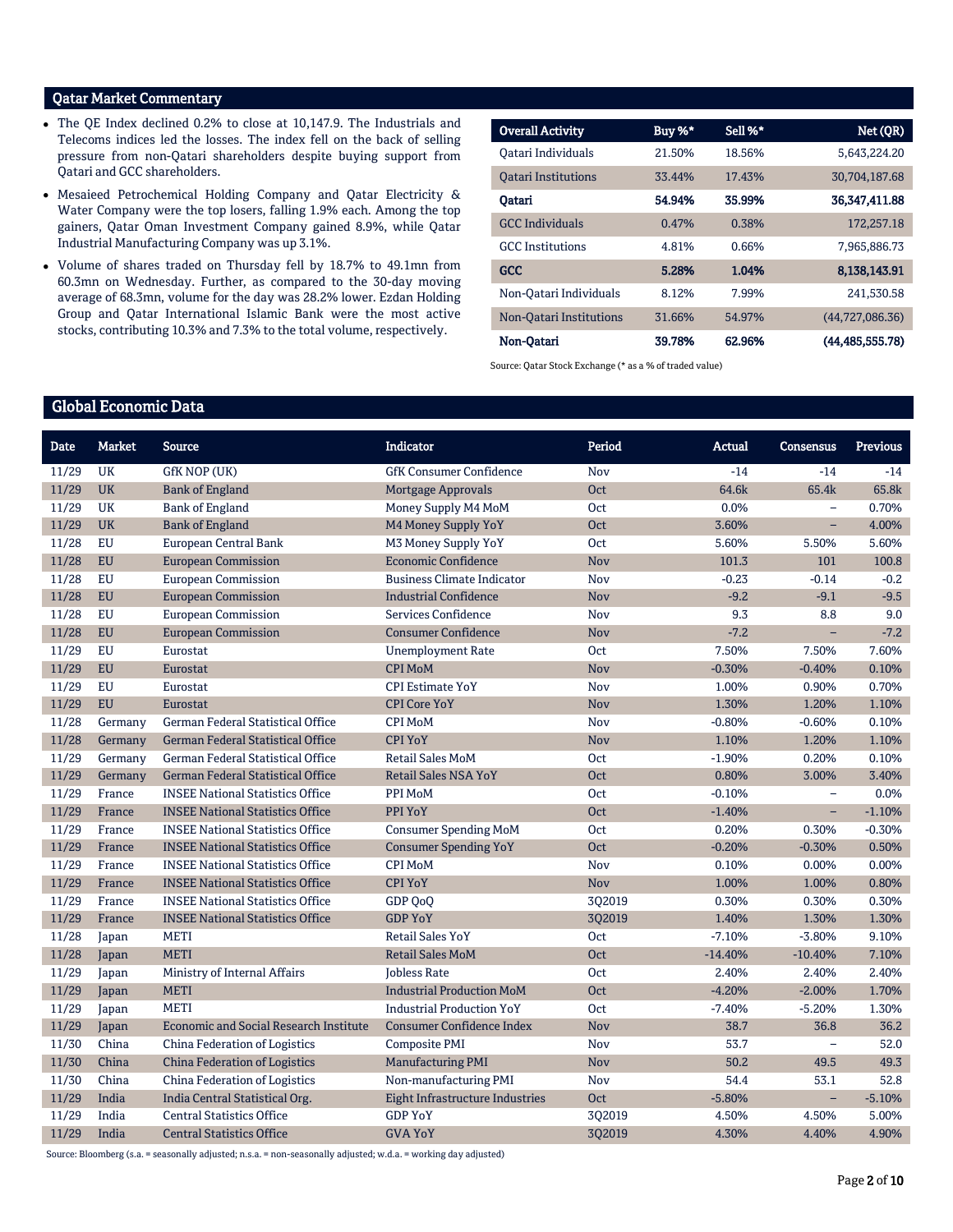# News

# Qatar

- Al-Kaabi urges GECF nations to keep developing gas resources HE the Minister of State for Energy Affairs Saad bin Sherida Al-Kaabi called for united efforts to ensure that gas exporting countries continue to develop their natural gas resources and expand their trade routes. Addressing the 5th Summit of the Heads of State and Government of the Gas Exporting Countries Forum (GECF) in Malabo, Equatorial Guinea, Al-Kaabi said, "We all have the same objective: to place natural gas at the heart of the energy industry as a fuel of the future, and to affirm our true belief that natural gas is a cornerstone in the energy transition." He said, "We are committed to working with countries across the globe to ensure the security of their energy supplies and the sustainability of their economic growth." The minister voiced support of promoting a meaningful dialogue between gas exporters and importers and other organizations concerned with the objective of greater understanding and appreciation of the role of natural gas plays in support of both economic development and environmental preservation. (Gulf-Times.com)
- New Qatar laws protect and encourage foreign investments, says Chamber official – Qatar has managed to build "one of the most attractive investment environments worldwide" by developing its legislative environment and issuing new laws that protect and promote local and foreign investments, an official of Qatar Chamber stated. Elaborating on Qatar's investment climate, Qatar Chamber First Vice Chairman Mohamed bin Towar Al-Kuwari said, "There are many investment opportunities available in Qatar and Kazakhstan. Business persons from both sides are invited to avail these opportunities and build joint ventures in all sectors that benefit our economies." Al-Kuwari made the statement in a meeting with Bakytzhan Sagintayev, the Governor of Almaty City, during the 'Almaty Investment Forum 2019' held recently in Kazakhstan. Also in attendance were members of the Chamber's board of directors Mohamed bin Ahmed Al-Obaidli, Dr. Mohamed Jawhar Al-Mohamed, and Khalid bin Jabor Al-Kuwari. The meeting discussed trade and economic cooperation between Qatar and Kazakhstan, activating cooperation between the two countries' businessmen in all sectors, and exploring the available investment opportunities in both sides. Al-Kuwari said Qatar and Kazakhstan enjoyed strong and fastgrowing relations at various fields. He said both countries are working hard to deepen economic and trade co-operation according to diplomatic relations. He also said the private sector from both sides could play a key role in enhancing and promoting these relations and increase trade exchange, "which is still under expectations." (Gulf-Times.com)
- Qatar Chamber panel discusses mechanisms to develop and organize real estate market – Qatar Chamber's Real Estate Commission recently held a meeting to review the issues related to the country's property sector, the Chamber stated in a statement. The meeting was presided over by Qatar Chamber board member Abdulrahman Abuljalil Abdulghani, in the presence of acting director of the Department of Real Estate Intermediaries Affairs at the Ministry of Justice, Khaled Al-Mahshady, and members of the committee. According to the

statement, the meeting reviewed topics, such as the real estate brokerage law, as well as a proposal to set mechanisms for developing and organizing the real estate market. It also discussed the participation of representatives of Qatar Chamber in attending the training program on Qatar's national housing strategy. The statement also stated the Qatar Chamber Real Estate Commission is responsible for following up developments in the sector, studying the obstacles of businessmen in this sector, and making recommendations aimed at developing the contribution of the real estate sector, as well as contributing to study and analysis of changes arising in Qatar's real estate market. (Gulf-Times.com)

- PPP seminar recommends the establishment of neutral body to monitor quality of projects - The Qatar International Center for Conciliation & Arbitration (QICCA) at Qatar Chamber, in cooperation with the College of Law at Qatar University, recently held the seminar 'Public-Private Partnership: Reality & Challenges in Qatar' in Doha. The seminar included several recommendations, including the preparation of the legislative and institutional frameworks necessary for a successful publicprivate partnership (PPP), and examining the experiences of successful experiments in other countries, as well as providing a database on the services that can adopt PPP. It also recommended providing training programs for government bodies to ensure successful negotiations with the private sector, as well as the establishment of a neutral body to monitor the performance and quality of the PPPs. In a statement, Qatar Chamber stated the seminar was part of the project 'Towards Reforming the Economic Legislative Mechanisms for Achieving Legal Security in Light of the National Policies of the State of Qatar', which is a joint research between Qicca and the College of Law. The research aims to combine experts' and businessmen views on PPP and take advantage of other experiences and making recommendations and conclusions about the PPP. (Gulf-Times.com)
- QP announces fuel prices for December Qatar Petroleum (QP) announced the petrol and diesel prices for December. QP has retained the prices for super grade petrol and diesel, while premium grade petrol will cost 5 Dirhams more. The price list on QP website showed that premium grade petrol will cost QR1.75 per liter, five Dirhams more than November price of QR1.70. Super will be available for QR1.90 per liter, the same as in November. Diesel will cost QR1.85 per liter, the same as last month. (Gulf-Times.com)
- North Field gas project expansion to drive Qatar's economic growth – Investment into the expansion of the North Field gas project will drive Qatar's economic growth next year, FocusEconomics has stated in its latest report. According to FocusEconomics Consensus Forecast-Middle East & North Africa for December report, Qatar's economy is expected to gather momentum next year on the back of stronger energy sector as the Barzan gas facility comes online and investment into the expansion of the North Field gas project picks up. "Qatar's economy improved in the third quarter of 2019 as the country's industrial production output strengthened. This bodes well for the hydrocarbon and manufacturing sectors," it stated. In other news, the report said, Qatar is expected to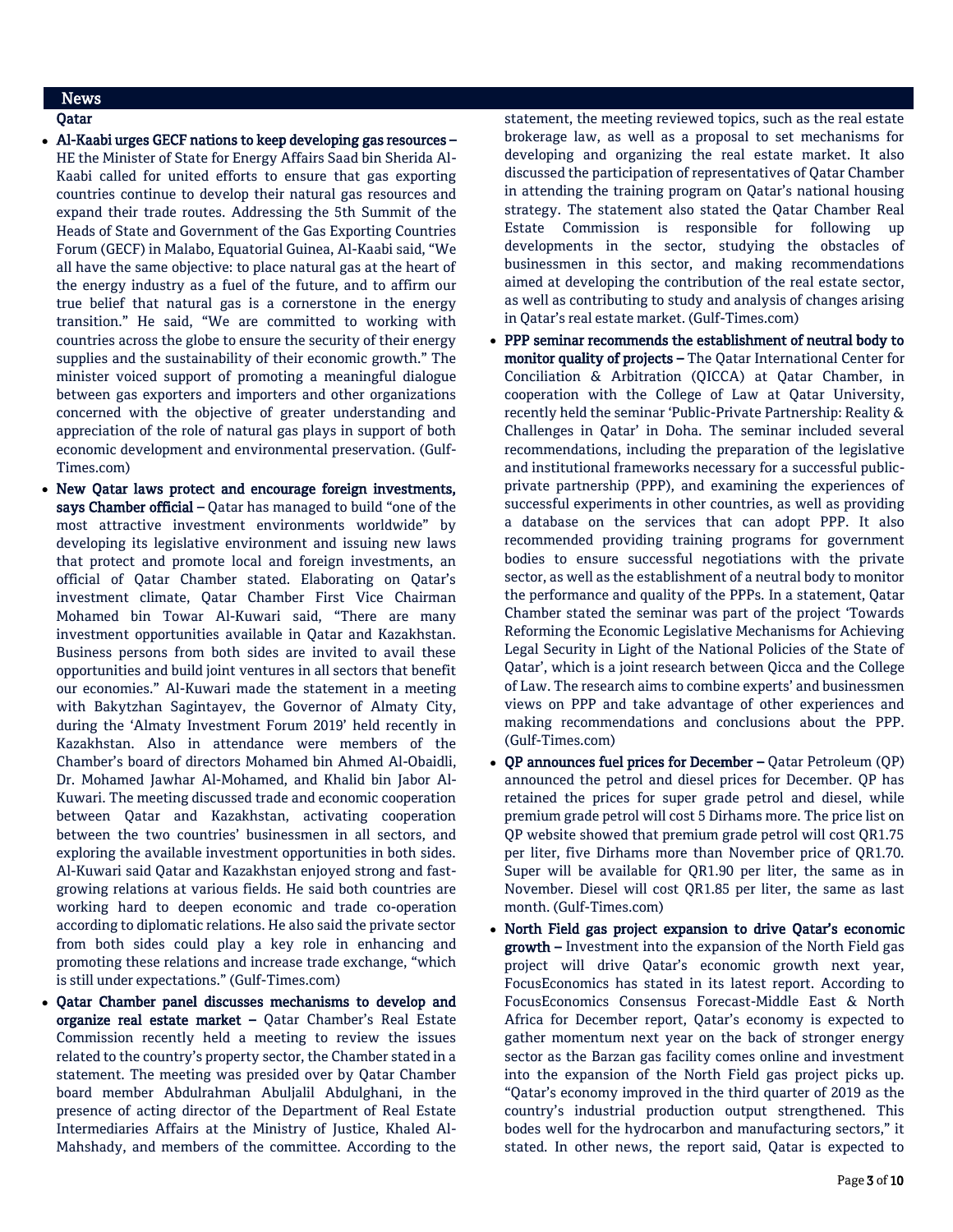implement sweeping labor reforms in January next year. "The reforms include establishing a non-discriminatory minimum wage, removing permits to exit the country and freedom to change employers, which should support wages and private consumption in turn," it stated. FocusEconomics panelists see the growth of 2.5% in 2020, which is unchanged from last month's forecast and 2.6% in 2021. Looking ahead, the report stated, inflation should accelerate next year as the expected implementation of a 5% VAT and newly agreed labor reforms in January 2020 will add upward pressure. (Qatar Tribune)

- KPMG in Qatar holds session to update local finance professionals on IFRS – KPMG in Qatar conducted an informative session on recent updates to International Financial Reporting Standards (IFRS). The session focused on the impact these changes to IFRS will have not only on the financial statements of the companies, but also on their business operations and processes in the region and globally. The seminar, which brought together over 200 Qatar based finance professionals, focused on IFRS 9, IFRS 15 and IFRS 16, in addition to discussing IFRIC 23, other IFRIC updates and non-GAAP measures, aiming to equip participants with the latest need-to-know information on financial reporting under IFRS. KPMG in Qatar's head of Audit, Gopal Balasubramaniam said, "businesses locally and globally need to be updated about the new IFRSs, changes to the existing IFRSs, their practical impacts and implementation challenges. After the impact that IFRS 9 caused to financial instruments and IFRS 15 to revenue recognition in 2018, it is time for lease accounting in the year 2019 which is a major change in the way leases are accounted and reported". (Peninsula Qatar)
- Steady rise in banks' credit facilities; service sector overtakes real estate – Its monthly bulletin October 2019, which included a wide range of money and banking statistics for the month of October. QCB has in the past weeks issued some important statistical data contained in the bulletin, including the Bank's international reserves, Reserves, Liquidity, Assets and Liabilities, Domestic and Foreign. Other details of Deposits, Domestic Credit and Money Supply are presented in the report. After rising last September, Bank Deposits declined in October 2019 by about QR6.5bn from September to the level of QR 825.3bn; and distributed between Private Sector Deposits, Public Sector Deposits and Non-Resident Deposits. While Private Sector Deposits declined to QR366.9bn compared to QR 368.7bn in September, Public Sector Deposits decreased by QR 6.3bn to QR259.5bn, and Non-Resident Deposits rose by QR1.62bn to QR198.8bn. Total Facilities granted by banks grew steadily and reached in October 2019 to QR1003.3bn from QR QR995.8bn in September, and QR937.3bn a year ago. Credit granted to the Public Sector rose in October 2019 by about QR2bn up from September to reach the level of QR 286.5bn, but it was still down by about QR38.3bn from a year ago – due to the government repayment of part of its debt to banks. On the other hand, the Credit granted to the private sector increased in October by about QR5bn from September to reach QR639.6bn, and it was about QR109.2bn higher than a year ago. Although credit granted abroad increased by half a billion from September to QR77.2bn, it was still below the level of a year ago of QR82.2bn. In the details of credit to the Domestic private sector, we find that the credit granted to the Services Sector was the

fastest growing, doubling in almost two years and ranked first in last October by about QR163bn compared to QR 161bn in September, and QR117.7bn in October 2018. Credit of the Real Estate sector came in second place but fell by about QR1.5bn from September to QR 150.8bn. Retail Sector credit fell to third place, slowing its growth to QR132.9bn in October 2019 compared to QR131.4bn in September and QR126.5bn a year earlier. Credit to the Contractors Sector, stabilized in October at QR35.1bn, but down QR1.1bn from October 2018. The credit to the Industrial Sector, rose from last September by about QR0.6bn to QR17.6bn. The bulletin also included figures of Money Supply in its various concepts, the most important of which is Narrow Money Supply (M1) and Broad Money Supply (M2). (Peninsula Qatar)

- Qatar's progress in education sector reflects its non-oil growth The education sector is playing a vital role in Qatar's development plan to diversify its economy away from the hydrocarbon sector, Al Asmakh Valuations and Research Director Gaurav Borikar has said. According to Borikar, Qatar dedicates a substantial portion of its energy revenue to develop and reform the education sector. It is evident from the fact that Qatar's education sector witnessed a major expansion with a total allocation of QR19bn in the country's budget last year, he said. Government expenditure on education data at the Ministry of Education and Higher Education indicates that the expenditure on education reached 9.2% of total expenditure. Qatar has a total of 601 schools that are registered with the Ministry of Education and Higher Education, he said. (Qatar Tribune)
- Qatar, Equatorial Guinea discuss ways to enhance cooperation in energy field – HE Saad Sherida Al Kaabi, the Minister of State for Energy Affairs, met with Gabriel Mbaga Obiang Lima, the Minister of Mines and Hydrocarbons of the Republic of Equatorial Guinea. Discussions during the meeting dealt with various aspects of cooperation in the energy field between the two countries and means to enhance them. (Peninsula Qatar)
- Vodafone Qatar announces 'Unlimited Prepaid' In a first for the country, Vodafone Qatar has announced the launch of Unlimited Prepaid, a brand-new innovation that lets Prepaid customers unlock unlimited data or local calls for a day for just QR10. All Vodafone Qatar Prepaid customers need to only recharge their main credit balance and once their data or local calls' usage reaches QR10, unlimited data or local calling will automatically be activated until midnight. The benefits of Vodafone Qatar's new product innovation ensure that there are no further charges for each unlimited service beyond QR10 for that day and eliminate the dependency on having to recharge with data packs or local packs. In addition, there is no need to commit to monthly or weekly rentals to get unlimited usage. (Peninsula Qatar)
- Swiss luxury, pharmaceuticals companies eye Qatari market There are more Swiss companies currently exploring opportunities in the Qatari market, and they are expected to bring their products and services to the country's various industries, including luxury, pharmaceuticals, and other projects related to the upcoming FIFA World Cup 2022, Switzerland's Ambassador to Qatar Edgar Doerig has said. To date, more than 20 Swiss companies operate in Qatar including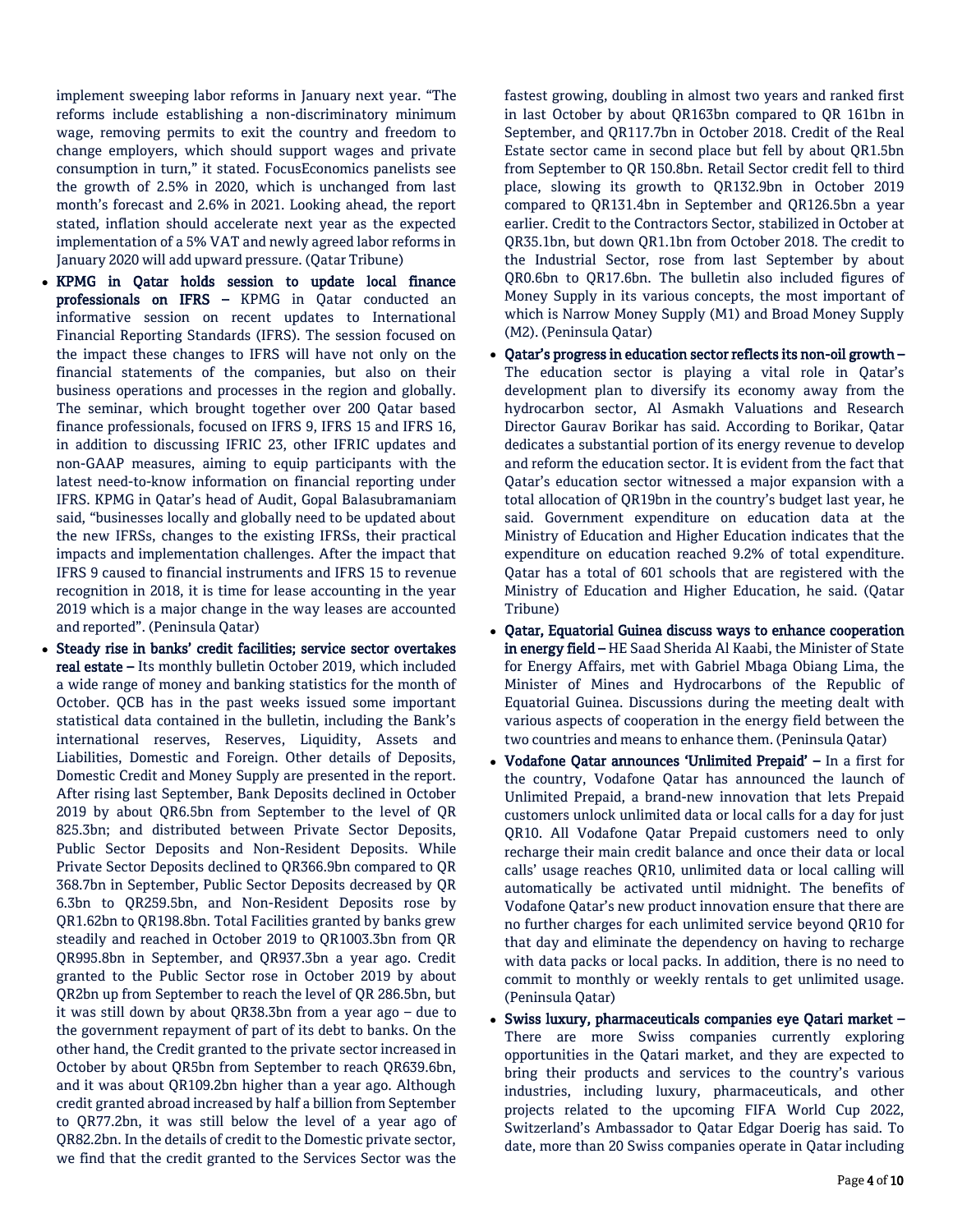Nestle, Sika, and several Swiss banks. Doerig added that total trade volume between Qatar and Switzerland amounted to about 1.5bn Swiss Francs in 2018. Swiss exports to Qatar which included luxury watches, jeweler, and consumer goods among others, reached 1.1bn Swiss Francs, while Qatari exports to Switzerland reached around 350m Swiss Francs. (Peninsula Qatar)

- SPIEF 'visiting session' in Doha next month to boost Qatar-Russia business ties – The St. Petersburg International Economic Forum (SPIEF) will hold a visiting session in Doha on December 14 and 15. The session will take place as part of preparations for the SPIEF 2020, where Qatar will participate with 'guest country' status. The visiting session will take place on the sidelines of the Doha Forum, one of the biggest political and economic events in the Middle East. "The SPIEF visiting session will take place for the first time on the sidelines of one of the largest congress events in the Middle East. This is an important step in the development of cooperation between Russia and Qatar. Trust should become the foundation of our partnership and joint development. "This is the only way we can work together not only for the benefit of our economies, but also for the regions and the global economy as a whole. Collaboration at key business platforms will deepen relations between our countries in all areas of co-operation, attract investment to Russian companies, help search for and implement joint projects", adviser to the Russian President and executive secretary of the SPIEF Organizing Committee Anton Kobyakov said. (Gulf-Times.com)
- Ambassador: China seeks greater LNG cooperation with Qatar China, the world's largest LNG consumer, is seeking to expand its LNG cooperation with Qatar, the world's largest LNG producer, which has just recently announced its plans to further increase its LNG production capacity by 64% to 126mn tons per annum (mtpa) from the current 77mtpa by 2027. With oil and gas as core of the cooperation between the two countries, China is currently eyeing new opportunities to join Qatar's upstream and downstream LNG industry in addition to plans of increasing its LNG imports from Qatar, while Chinese companies are tapping Qatar Petroleum (QP) to enter China's upstream energy industry and gain access to a 1.4bn people market, China's Ambassador to Qatar, Zhou Jian, said at a press conference at his residence. (Peninsula Qatar)

## International

 BoE: UK consumers pick up pace of borrowing for first time since mid-2018 – British consumers, whose spending has helped drive the economy since the Brexit referendum shock of 2016, picked up the pace of their borrowing for the first time in 16 months in October, data showed on Friday. The growth rate in unsecured consumer lending increased to 6.1% in the 12 months to October from 5.9% in September, the first increase in the annual growth rate since June 2018, the figures from the Bank of England (BoE) showed. Consumers have slowed the pace of their spending since voters decided to leave the European Union more than three years ago but the loss of momentum has contrasted with cuts to investment by business, helping the overall economy. There have been signs recently that households were turning more cautious as the prospect of a potentially chaotic Brexit grew, and after Prime

Minister Boris Johnson called an early election for December 12. Earlier on Friday, a measure of consumer confidence remained at its lowest level in six years. The BoE said consumer lending increased by 1.326bn Pounds in October, compared with a median forecast for a rise of 0.9bn Pounds in a Reuters poll of economists. There were other signs of caution among households in the data. The number of mortgages approved for house purchase dropped to 64,602 in October, the lowest number since March and at the bottom end of a range of forecasts in the Reuters poll. An industry survey published earlier this week showed banks in Britain approved the fewest mortgages in October since March. The BoE's data on Friday showed net mortgage lending rose by 4.321bn Pounds, the highest since July and above all forecasts in the Reuters poll. The BoE also stated net gilt holdings by foreign investors fell by 5.243bn Pounds in October, the biggest drop since February. (Reuters)

- Eurozone inflation rises quicker than expected in November Eurozone inflation accelerated faster than expected in November on a rise in food and services prices, likely comforting European Central Bank (ECB) policymakers even if some factors pushing up prices may be only temporary. The ECB has struggled for years to boost inflation, which has undershot its target of almost 2% despite unprecedented stimulus that included negative interest rates, 2.6tn Euros worth of bond purchases and subsidized loans to banks. Annual inflation jumped to 1% this month from 0.7% in October, outpacing expectations for 0.9%, as volatile food prices rose more than predicted, data from Eurostat showed on Friday. More comforting for ECB policymakers, underlying inflation also rose faster than predicted as services inflation continued to accelerate since bottoming out in July, possibly due to normalization in the price of package holidays in Germany. Core inflation excluding food and energy prices picked up to 1.5% from 1.2% a month earlier, beating expectations for 1.3%. An even narrower gauge, which also excludes alcohol and tobacco prices, accelerated to 1.3% from 1.1%, ahead of forecasts for 1.2%. The November rise is unlikely to signal a bigger shift in price trends, however, and the ECB expects inflation to accelerate only very slowly, undershooting its target for years to come. Indeed, headline inflation is only expected to average 1% next year, then rise to 1.5% in 2021 as overall growth remains below what is considered the bloc's potential, keeping price pressures muted. In another comforting sign for policymakers, unemployment fell to 7.5% of the workforce in October, the lowest rate since July 2008, as the number of people without jobs fell by 31,000 to 12.334mn. (Reuters)
- Germany to tighten foreign investment rules for critical sectors – Germany plans to screen non-European investors that want to buy into firms in high-tech sectors such as robotics and artificial intelligence in a move widely seen as targeting Chinese state-backed investors. The measures, outlined in a document seen by Reuters, are part of a new industrial strategy due to be announced by Economy Minister Peter Altmaier on Friday. While China is not mentioned in the document, German and European Union officials have repeatedly said they want a fair playing field with China, which they accuse of shielding its own companies from foreign investors. (Reuters)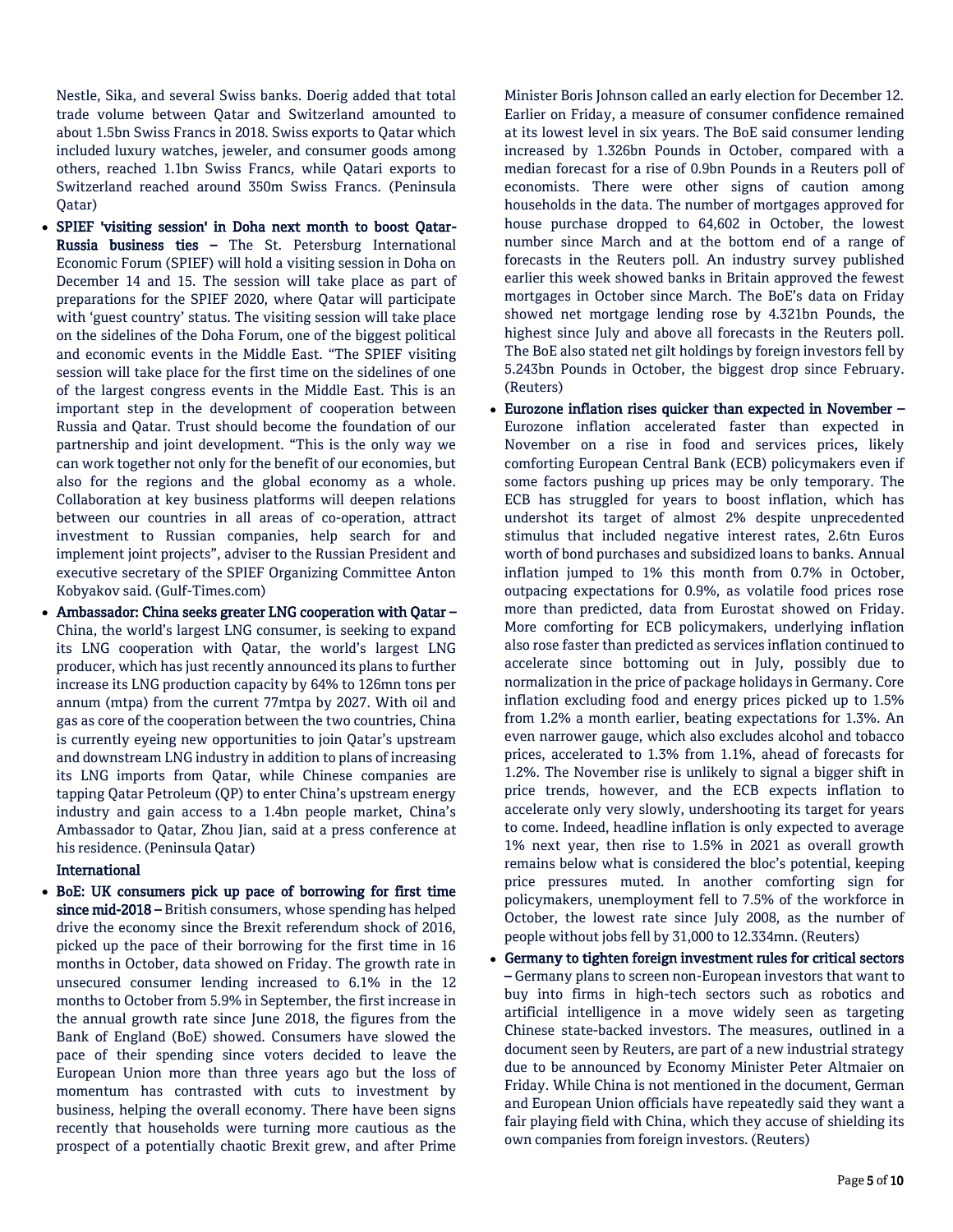- German jobless falls unexpectedly in November German unemployment fell in November, data showed on Friday, suggesting the labor market in Europe's largest economy is holding up despite weakness in the manufacturing sector. Data from the Federal Labor Office showed the number of people out of work fell by 16,000 to 2.266mn in seasonally adjusted terms. That compared with the Reuters consensus forecast for a rise of 5,000, and was the biggest fall since February. The jobless rate held steady at 5.0% - slightly above the record-low of 4.9% reached earlier this year. "The current economic weakness is still noticeable in the labor market. All in all, however, it remains robust," said Labor Office Head Detlef Scheele. (Reuters)
- German inflation slightly up in November German annual inflation rose slightly in November, but remained well below the European Central Bank's target level for the seventh month in a row, data showed on Thursday. German consumer prices, harmonized to make them comparable with inflation data from other European Union countries, rose by 1.2% YoY after posting a 0.9% increase in the previous month, the Federal Statistics Office stated. The reading was the highest rate since June and matched a Reuters forecast. It marked the seventh month in a row that the inflation figure remained well below the ECB's target level of close to but below 2%. On the month, EUharmonized prices fell by 0.8% in November. Analysts had expected a reading of -0.7%. (Reuters)
- Japan government mulls over \$92bn stimulus package to spur growth – Japan's government is considering putting together a large-scale economic stimulus package with fiscal spending exceeding \$92bn, the Nikkei newspaper stated, as soft global demand and the US-China trade war dampen the country's fragile recovery. Adding strain to Japan's tattered finances, the government will issue more bonds to fund public works spending of up to 4tn Yen (\$36.82bn) and make up for tax revenue shortfalls as firms feel the pinch from the trade tensions, the newspaper stated on Saturday. Prime Minister Shinzo Abe's administration will finalize the package early next week after consultations with the ruling coalition, the Nikkei stated, without citing sources. Japan's finance ministry officials were not immediately available for comment. Ruling party lawmakers have been pressuring the government to compile a big spending package, increasing the chance fiscal policy will play a bigger role in supporting growth despite the risk of more debt issuance. (Reuters)
- Japan's factory output posts largest fall in almost 2 years Japan's industrial output slipped at the fastest pace since early last year in October, exposing widening cracks in the economy which faces a decline in domestic and foreign demand. Factory output fell 4.2% in October from the previous month, trade ministry data showed on Friday, below the median market forecast for a 2.1% fall and swinging from a 1.7% rise the previous month. That matched a similar decline in January last year. Manufacturers surveyed by the Ministry of Economy, Trade and Industry expect output to decline 1.5% in November and rise 1.1% in December, the data showed. Production was pushed down by a decrease in output of passenger cars and car engines, as well as general purpose and production machinery, the data showed. The decline in autos production has raised

concerns that the government's sales tax hike last month will have a more sustained impact on demand for cars and car parts. (Reuters)

- Reuters poll: Japan October household spending seen falling after sales tax hike - Japan's household spending is expected to have fallen at the fastest pace in about 1-1/2-years in October after a hike in the sales tax, a Reuters poll showed on Friday. Household spending likely fell 3.0% in October from a year earlier, the poll of 15 economists found, the fastest pace of decline since May 2018 when it fell 3.8%. Japan raised the sales tax to 10% from 8% on October 1, a move that is seen as critical for fixing the country's tattered finances. From the previous month, household spending was seen falling 9.8% in October, the fastest pace of drop since April 2014 when the nation previously raised the sales tax. In September, household spending YoY rose at the fastest pace on record as consumers rushed to buy goods before the tax increase. (Reuters)
- China's factory activity unexpectedly returns to growth in November – Factory activity in China unexpectedly returned to growth in November for the first time in seven months, as domestic demand picked up on Beijing's accelerated stimulus measures to steady growth. But gains were slight, and export demand remained sluggish. More US tariffs are looming within weeks and Beijing and Washington are still haggling over the first phase of a trade deal. With China's economic growth cooling to near 30-year lows and industrial profits shrinking, speculation is mounting that Beijing needs to roll out stimulus more quickly and more aggressively, even if it risks adding to a pile of debt. The Purchasing Managers' Index (PMI) bounced back to 50.2 in November, its highest since March, China's National Bureau of Statistics (NBS) stated on Saturday, above the 50-point mark that separates growth from contraction on a monthly basis. The result compared with 49.3 in October. A Reuters poll showed analysts expected the November PMI to come in at 49.5. The official factory gauge pointed to an improvement in China's vast manufacturing sector last month. Total new orders bounced back to expansionary territory with the sub-index rising to 51.3, the highest level seen since April. That indicates domestic consumption firmed up after Beijing repeatedly urged local governments to kick stimulus up a gear to meet economic goals before year-end. Factory output also rose to 52.6 in November, marking the strongest pace since March. (Reuters)
- China says must balance stabilizing growth and financial risk prevention - China must balance the relationship between stabilizing growth and financial risk prevention, the State Council's financial stability committee concluded in a meeting chaired by Vice Premier Liu He on Thursday. The government will increase "counter-cyclical" adjustments - suggesting more economic support measures to come - while resolving financial risks through more reforms, according to a statement summarizing the meeting posted on the Chinese government website. "In the next stage (of financial risk prevention), it is necessary to be problem-oriented, further deepening the reform of capital markets and small and medium banks, and guide the healthy development of the private equity industry," the statement stated. It added China would strengthen capital capabilities for commercial banks, especially small to medium-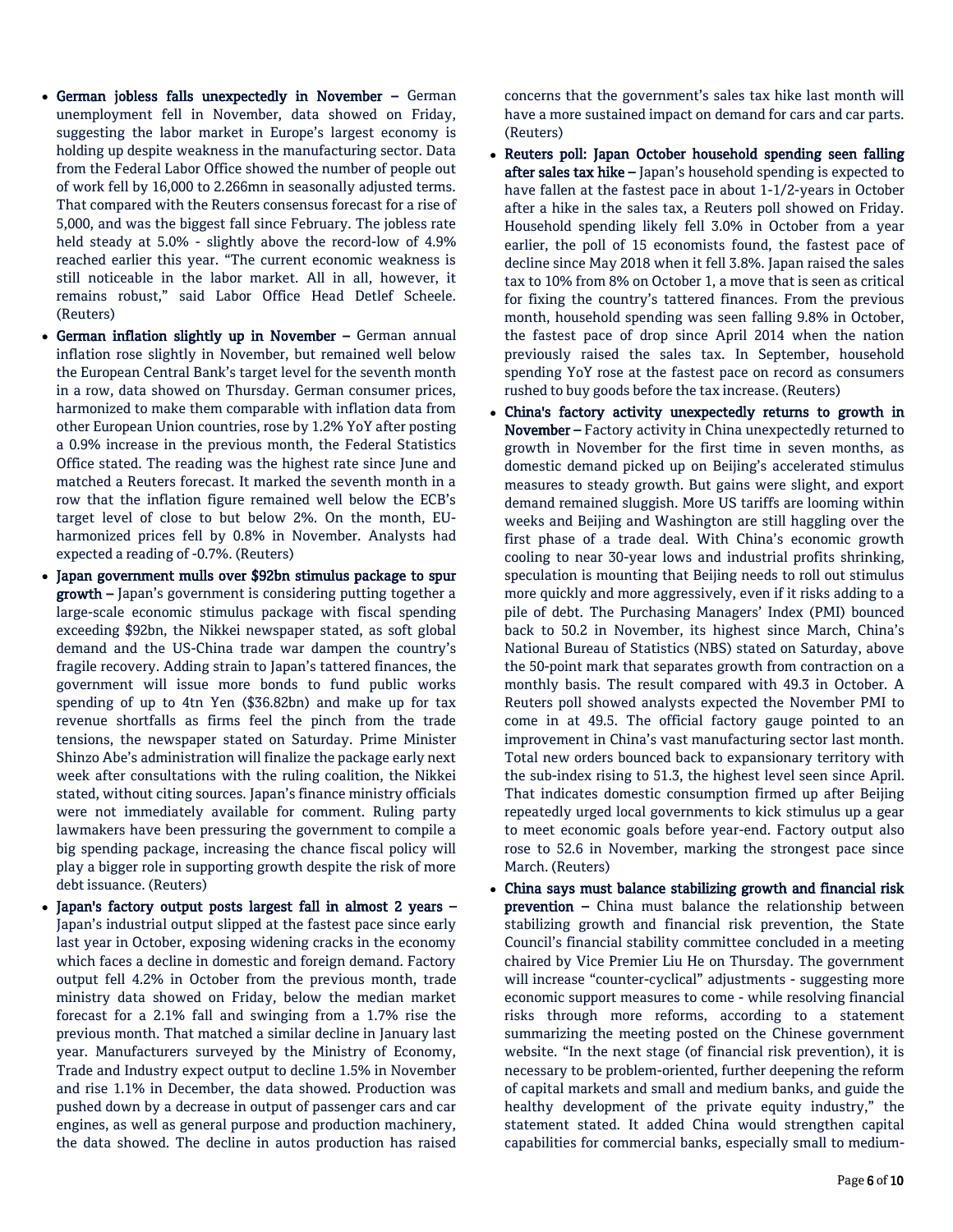sized lenders. Earlier this year, a rare government seizure of then little-known Baoshang Bank and a state-rescue of Jinzhou Bank and Hengfeng Bank revived concerns about the true health of hundreds of small lenders in the country as China's economic growth slowed to nearly a 30-year low. (Reuters)

# Regional

- OPEC November oil output slips before Saudi Aramco IPO, policy meeting – OPEC oil output has fallen in November as Angolan production has slipped due to maintenance and Saudi Arabia has kept a lid on supply to support the market before the IPO of state-owned Saudi Aramco, a Reuters survey found. On average, the 14-member OPEC has pumped 29.57mn barrels per day (bpd) this month, according to the survey. That is down 110,000 bpd from October's revised figure. The survey suggests Saudi Arabia, after resuming normal supply after attacks on facilities in September, is still pumping far less than an OPECled supply deal allows. OPEC meets to review the pact on December 5, the same day Saudi Aramco is due to announce the final offer price. OPEC, Russia and other allies, known as OPEC+, agreed to reduce supply by 1.2mn bpd from January 1. OPEC's share of the cut is about 800,000 bpd, to be delivered by 11 members, with exemptions for Iran, Libya and Venezuela. (Reuters)
- Opec+ sends more signals it will stick with current output cuts OPEC and its allies sent more signals that they will stick with their existing output cuts at their meeting next week. As a key advisory committee in Vienna heard that the oil market will be balanced in 2020 if the OPEC maintains current production levels, industry executives in Moscow gave no indication they want to change the output agreement. Just one out of 35 analysts and traders surveyed by Bloomberg predicted deeper cuts. Data presented in Vienna this week to the group's Economic Commission Board, which analyses the oil market in advance of ministerial meetings and sometimes makes policy recommendations, showed that an oil-supply surplus in the first half of 2020 is mostly offset by a deficit in the last six months of the year, according to delegates. The report drawn up for the committee by the OPEC's secretariat did not examine the prospect of deeper production cuts, or consider whether to extend the current curbs beyond their expiry at the end of March, the delegates said. (Gulf-Times.com)
- Saudi Arabia, UAE plan joint visit visas to boost tourism Saudi Arabia and the UAE signed a raft of agreements which included a deal to issue joint visit visas for residents of both countries in a bid to boost tourism. According to the UAE's official news agency WAM, the accord, among six initiatives highlighted during Crown Prince Mohammed bin Salman's visit to the UAE, was part of a cooperation deal between the Saudi Commission for Tourism and National Heritage (SCTH) and the UAE's Ministry of Economy. The agreement will allow for the speeding up of the flow of traffic at ports of entry between the two countries. A separate joint strategy for food security was also inked, aimed at tackling food challenges not only in Saudi Arabia and the UAE but throughout the region. Enhancing cyber-security and supporting the provision of reliable cyberspace for each country was another initiative agreed upon to find ways of preventing cyber-attacks on the two nations. (Zawya)
- Lead manager: Saudi Aramco IPO gets \$44.3bn in bids so far Saudi Aramco has received bids for its shares totaling \$44.3bn so far, lead manager Samba Capital stated on Friday, putting its IPO on track to be over-subscribed. The state-owned oil giant plans to sell 1.5% of the company's shares for as much as \$25.6bn, a deal which would give it a market value of \$1.7tn. Overall demand so far totals 1.7 times the amount of shares on offer, with institutional investors having until December 4 to put their bids in. In the first update on institutional investor interest in the listing, Samba said it had received bids from them worth \$31.70bn. The retail tranche of the offering - which closed to subscribers on Thursday - has had bids totaling \$12.64bn, around 1.5 times the amount of shares on offer to retail investors. While comfortably oversubscribed, the level of interest is relatively muted compared to other Saudi IPOs. (Zawya)
- SABIC takes aim at tank design as it seeks to grow business SABIC has struck a deal to develop plastics for use as tank armor as the Saudi petrochemicals giant seeks to add more higher-value products to its range. The Riyadh-based company struck license agreements with Military Industries Corporation for armor-level material technology and with Saudi Arabian Amiantit for trackpad rubber formulation. "The two agreements will not only support domestic producers in manufacturing world-class armor and trackpad material but also help in creating jobs and building a competitive local workforce," SABIC stated in a statement on Thursday. SABIC is rapidly expanding its operations and targeting higher- value plastics as it taps into rising global demand. (Zawya)
- Saudi Arabia's October net foreign assets fall to SR1,812.83bn Saudi Arabian Monetary Authority has published reserves data for October on website, which showed that total reserve assets fell to SR1,834.8bn from SR1,877.2bn in September and net foreign assets declined to SR1,812.83bn. Investment in foreign securities fell to SR1,170.7bn from SR1,188.5bn in September. Forex and deposits abroad fell to SR622.2bn from SR647.2bn in September. Saudi Arabian Monetary Authority in Riyadh has published data on monetary aggregates for October, which showed that Saudi Arabia's October M3 money supply rose 4.9% from year ago, M2 money supply gained 7.2% from year ago and M1 money supply rose 7.6% from year ago. (Bloomberg)
- Moody's: Dubai, Sharjah more vulnerable to slowdown in nonoil sector – The slowdown in the non-oil sector is likely to affect Dubai and Sharjah more than the UAE capital Abu Dhabi whose reliance on the sector is non-significant, Global ratings agency Moody's stated in a report. "Dubai and Sharjah's revenues are more vulnerable to slowing macroeconomic conditions, as their revenue bases are reliant on government fees, fines and to a lesser extent, tax revenues. For Dubai in particular, lower growth and counter-cyclical fiscal policy are aggravating already elevated debt levels, despite the generally more cautious fiscal stance adopted by the authorities since the 2009 debt crisis," Thaddeus Best, a Moody's Analyst and the report's author said. By contrast, Abu Dhabi is more insulated as its non-oil revenues are relatively small compared to hydrocarbons and investment income from the Abu Dhabi Investment Authority (ADIA), which comprise the vast majority of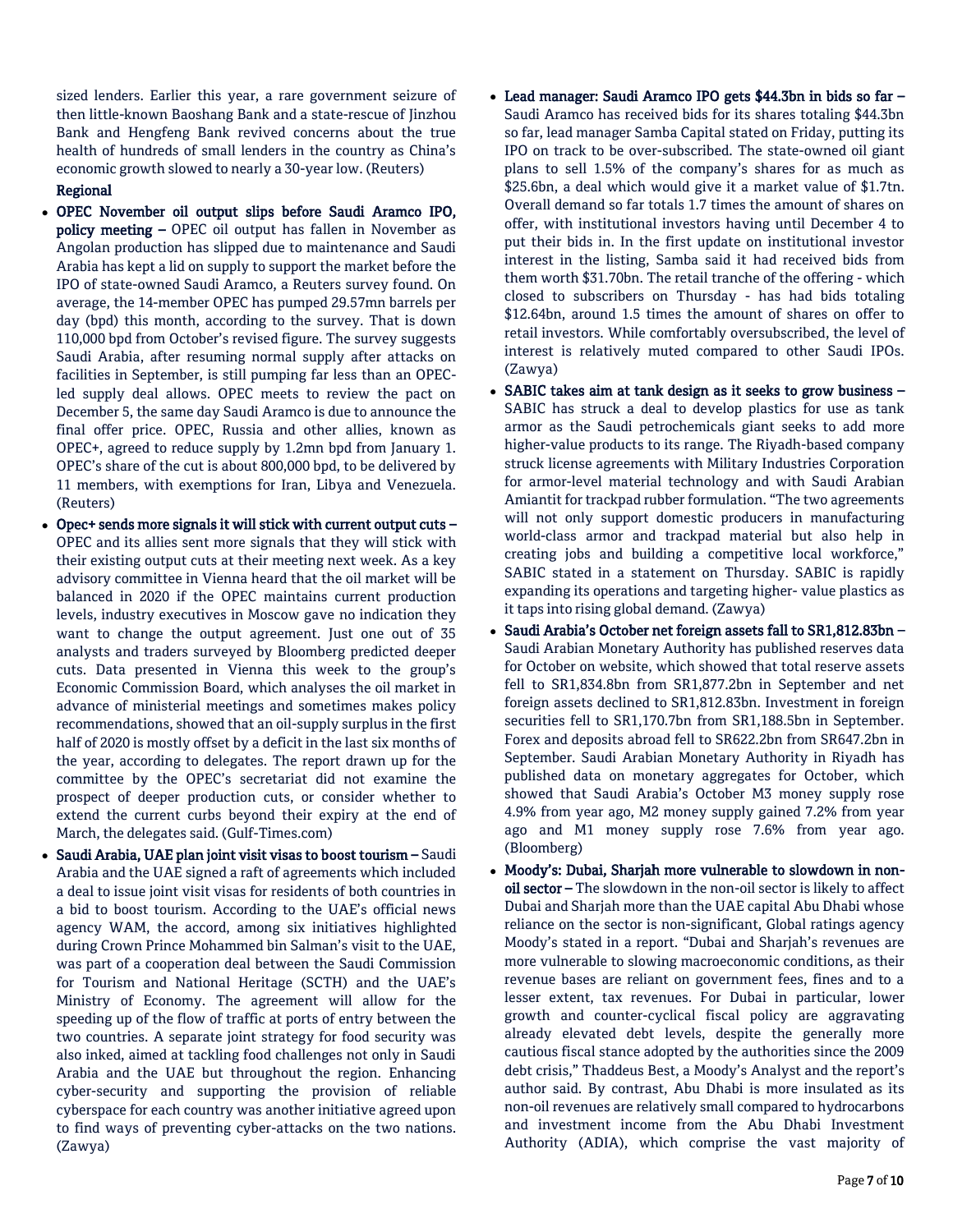government revenues. Moody's expects the slowdown in the non-oil sector to be protracted because of the soft labor market, structural constraints facing the UAE's tourism and shipping sectors and wage deflation, which is likely to also impact residential rents and retail trade. The ratings agency has highlighted the lack of new revenue measures planned for the year. (Zawya)

- Moody's affirms DEWA's 'Baa1' ratings, revises outlook to 'Negative' - Moody's Investors Service (Moody's) has affirmed the 'Baa1' ratings of Dubai Electricity & Water Authority (DEWA), the state-owned monopoly provider of electricity and water in the Emirate of Dubai. At the same time, Moody's has revised the rating outlook to 'Negative' from 'Stable'. The rating action reflects the credit linkages between DEWA and the government of Dubai (unrated). Moody's expects a growing risk of structurally slower real GDP growth for the Emirate of Dubai and deteriorating fiscal strength of the government amid increasing debt levels. The affirmation of DEWA's 'Baa1' rating reflects the company's strong business and financial profiles as well as the stable and supportive regulatory framework in Dubai. DEWA enjoys a dominant market position in Dubai's power and water sectors, and a strong asset base with a 30.5% reserve margin in 2018. The company's credit metrics continuously improved since 2011 as a result of strong free cash flow generation, which is underpinned by a supportive tariff structure and disciplined capital spending. The 'Negative' outlook reflects Moody's view that DEWA's credit profile is tied to the deteriorating economic environment and fiscal strength of the Emirate of Dubai. (Moody's)
- Moody's affirms DP World's ratings at 'Baa1', revises outlook to 'Negative' – Moody's has today affirmed the 'Baa1' long-term issuer rating of DP World PLC (DP World), a global port operator and enabler of global trade. At the same time, Moody's has revised the rating outlook of DP World to 'Negative' from 'Stable'. The affirmation of DP World's 'Baa1' rating reflects (1) The company's diversified global operations; (2) The expected positive long-term growth in international container traffic; (3) Its solid profitability and liquidity; (4) An expected adherence to leverage targets as proven by management's track record; and (5) The company's flexibility in delaying capital spending to support the balance sheet, if needed. The company tends to focus on origin and destination (O&D) ports, which are relatively less sensitive to cyclical downturns as opposed to transshipment ports. The 'Negative' outlook reflects Moody's view that despite DP World's broad geographic footprint, the Group still has material operational exposure to Dubai. The 'Negative' outlook also reflects Moody's view that DP World's credit profile is tied to deteriorating economic environment and fiscal strength of the Emirate of Dubai. (Moody's)
- Emirates NBD has cut over 400 jobs since October Dubaibased Emirates NBD , has cut between 400 and 500 jobs since October, sources said, as banks in the UAE reduce costs amid slower economic growth. The cuts have been across several areas of the bank, which employs 12,000 people in the UAE, and the process has ended. The sources said the retail and technology operations were the most affected. (Reuters)
- Dubai-based Foundation Holdings closes strategic India investment deals – Dubai-based Foundation Holdings stated it

is all set to end the year in style with a portfolio expansion in India's healthcare and education sectors via two transactions and plans for one more deal by year-end in the GCC. Foundation Holdings, a strategic global investment firm based in Dubai, will be ending the year in style with a portfolio expansion in India's healthcare and education sectors via two transactions and impending plans for one more transaction by year end in the GCC. The company is a key investor in markets that are underserved and where its economic investment can result in a social impact while providing economic returns. (Zawya)

- New Sharjah Economic Development Department licenses up 12% in 3Q2019 – The Sharjah Economic Development Department (SEDD) has released its report for the third quarter of 2019, showing that the total number of licenses issued and renewed in the emirate reached 14,731, a growth of 4%. In terms of licenses issued, the report revealed that there was a growth of 12% to 1,184, while renewed licenses reached 13,547, an increase of 4%. SEDD's Chairman, Sultan Abdullah bin Hadda Al Suwaidi said that the strategic objective of the department is to achieve a comprehensive development plan that promotes the economic development of Sharjah. Such a thing is done through the development of services to meet the highest international quality standards in terms of speed of completion and access to dealers in the economic sector and investors in the Emirate and strive to complete transactions easily. He illustrated that this confirms the continued growth of licenses and reflect the high frequency of all sectors in the emirate, which has achieved great development, showing continued economic growth in the current and next year, confirming the expectations of many specialized international financial institutions. (Zawya)
- Fitch affirms Majid Al Futtaim at 'BBB' with 'Stable' outlook Fitch Ratings (Fitch) has affirmed UAE-based Majid Al Futtaim Holding LLC's (MAF) Long-Term Issuer Default Rating (IDR) and senior unsecured rating at 'BBB'. The outlook is 'Stable'. MAF Global Securities Limited's global medium-term note (GMTN) program and MAF Sukuk Ltd. have also been affirmed at 'BBB'. Fitch has also affirmed MAF Global Securities Limited's hybrid security rating at 'BB+'. The ratings are driven by Majid Al Futtaim Properties' (MAFP) portfolio of 26 shopping centers and 13 hotels, mainly located in UAE, which generates resilient rental income that accounts for the majority of group profitability and cash flows. Majid Al Futtaim Retail (MAFR), which operates 283 Carrefour outlets in 14 countries, and Majid Al Futtaim Ventures, which offers amenities such as cinemas, food and entertainment to boost footfall, further support the ratings. (Fitch)
- Kuwait's Shamal Azzour offering ends as demand exceeds supply - A public share offering of Kuwait's Shamal Azzour Al-Oula closed with a subscription rate of almost 1.3 times the securities up for sale, the Kuwait Authority for Partnership Projects stated in a statement. The share sale by the company that owns and operates a major power station is the first public offering in Kuwait resulting from a public-private partnership. Half of its stock was made available, while the balance will be held by current owners and an international consortium of Japanese trading firm Sumitomo Corp. and French utility Engie SA. (Bloomberg)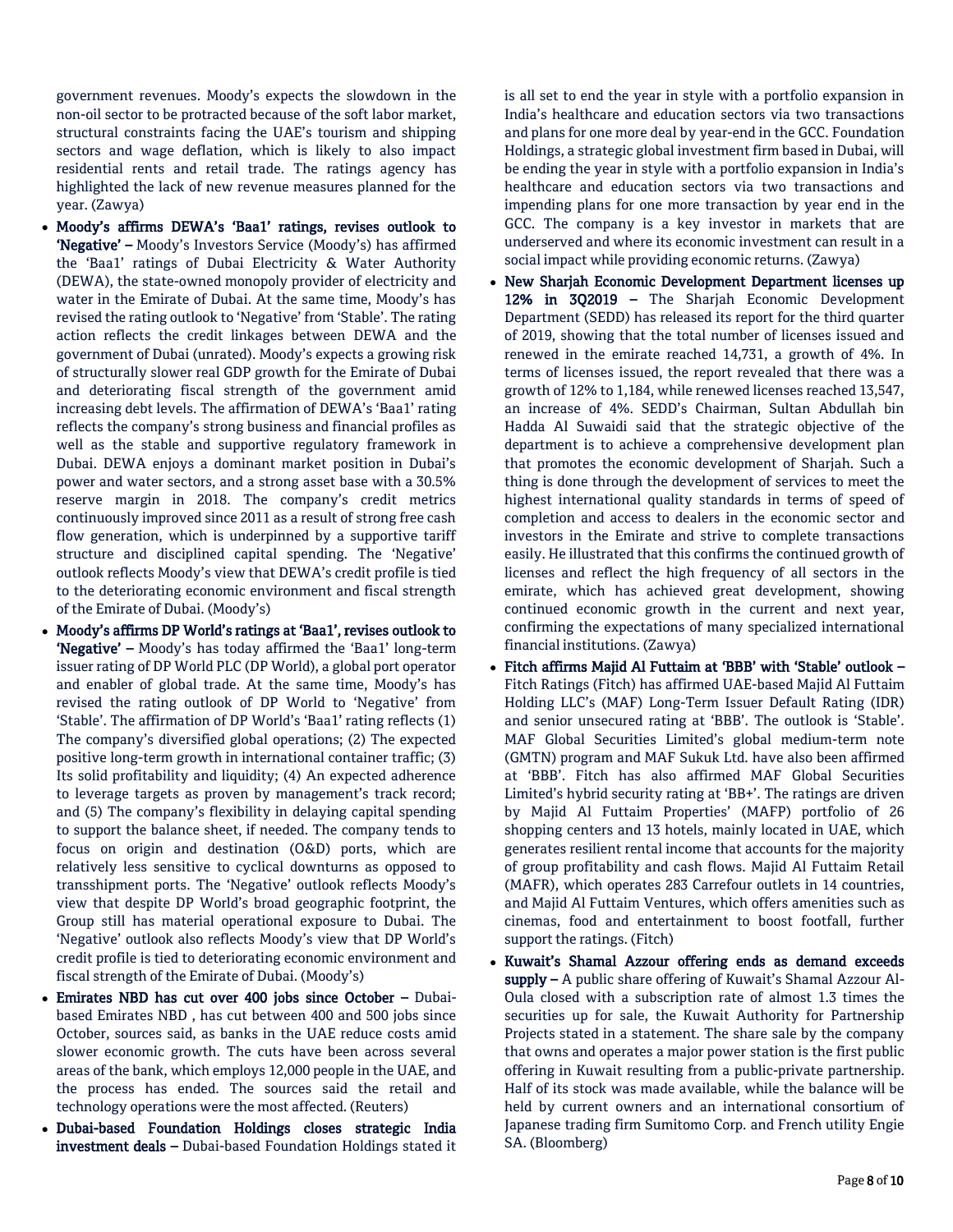- Oman Gas Company plans \$800mn loan State-owned Oman Gas Company plans to raise \$800mn in bank debt, according to sources. The loan, with a seven-year maturity, would be provided by a group of six or seven banks, the sources added, without naming the lenders. The natural gas transport company, which was bought by state-owned Oman Oil Company in 2013, signed a financing agreement last year with a group of seven local and international banks. (Zawya)
- S&P revises Bahrain outlook to 'Positive' S&P Global Ratings (S&P) revised its outlook on Bahrain to 'Positive' from 'Stable'. At the same time, S&P affirmed its 'B+/B' long- and short-term foreign and local currency sovereign credit ratings. The positive outlook signifies that S&P could raise its ratings on Bahrain within the next 12 months if its fiscal performance proves stronger than we currently expect. A further strengthening of foreign exchange reserves, coupled with a slowdown in foreign exchange usage triggered, for example, by an improvement in the current account, could also support an upgrade. S&P could revise the outlook to stable if fiscal reform efforts slow or reverse, or if off-budget spending continues at elevated levels, boosting debt accumulation even as budget deficits decrease. S&P could also revise the outlook to 'Stable' if foreign exchange reserves fall more rapidly than expected. This could follow an increase in demand for foreign currency, for example, which would stress the exchange rate peg. The 'Positive' outlook primarily indicates that we expect the government to implement further reforms to keep fiscal deficits on a decreasing trajectory. Budgetary consolidation is supported by the implementation of two pillars of Bahrain's fiscal reform plan, the introduction of a value-added tax (VAT) and a voluntary retirement program. (Bloomberg)
- GFH Financial Group plans \$200mn acquisition in education sector – GFH Financial Group started an education platform and plans to make acquisitions in the coming months with initial target assets of \$200mn. Britus Education, a K-12 education platform, will focus on investing in schools that can be improved through maximizing student capacity, academic outcome and optimizing fee structures, according to a statement. (Bloomberg)